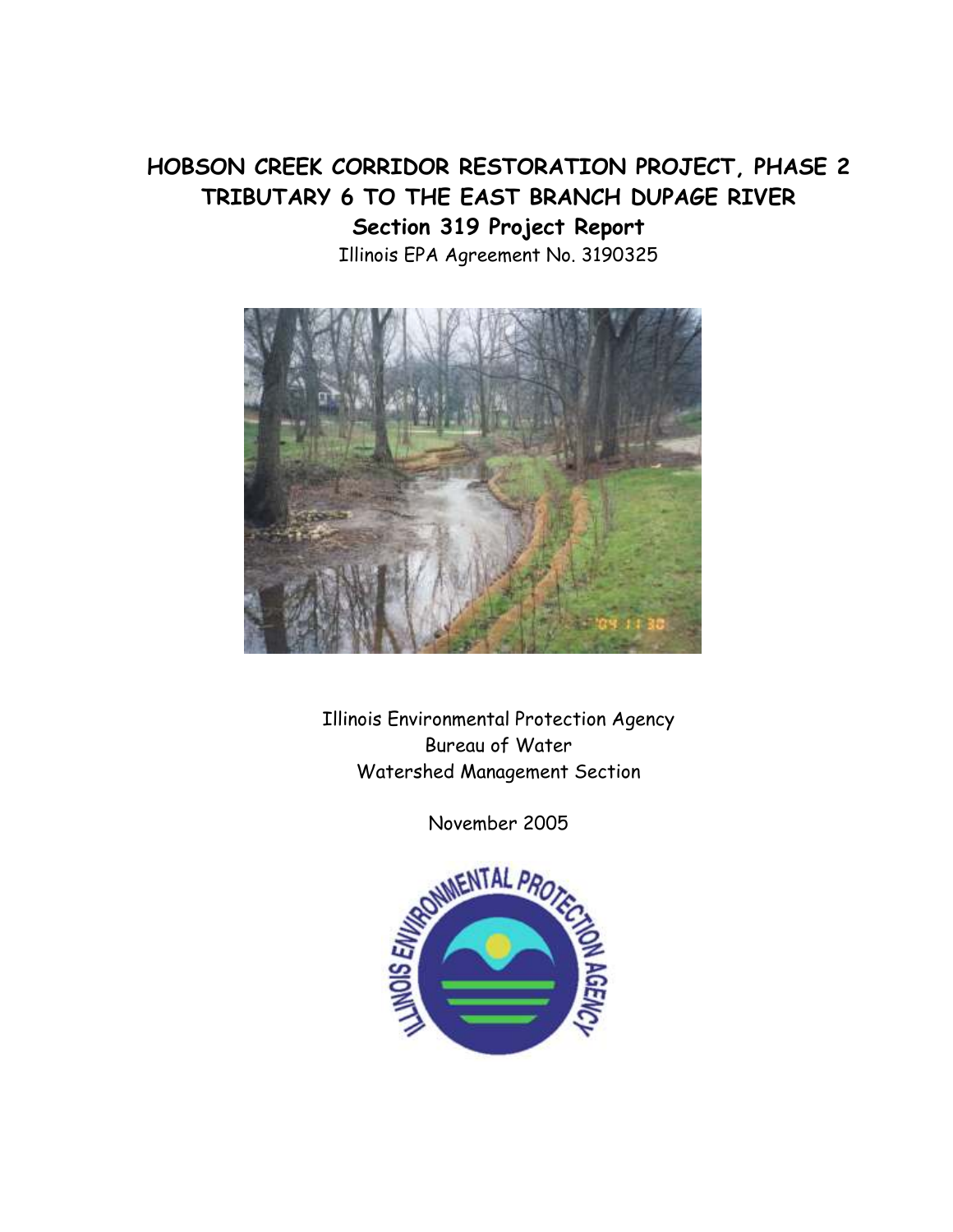# HOBSON CREEK CORRIDOR RESTORATION PROJECT, PHASE 2 TRIBUTARY 6 TO THE EAST BRANCH DUPAGE RIVER SECTION 319 FINAL REPORT

ILLINIOS EPA FAA # 3190325 NOVEMBER 2005

Prepared For:

## ILLINOIS ENVIRONMENTAL PROTECTION AGENCY BUREAU OF WATER – WATERSHED MANAGEMENT SECTION 1021 NORTH GRAND AVENUE EAST SPRINGFIELD, IL 62702



Prepared by:

TED GRAY & ASSOCIATES, INC. 1 SOUTH 132 SUMMIT AVENUE, SUITE 304 OAKBROOK TERRACE, IL 60181 Ph: 630-261-1133 Fax: 630-261-1144

This report was prepared using United States Environmental Protection Agency funds under Section 319 of the Clean Water Act distributed through the Illinois Environmental Protection Agency. The findings and recommendations contained herein are not necessarily those of the funding agencies.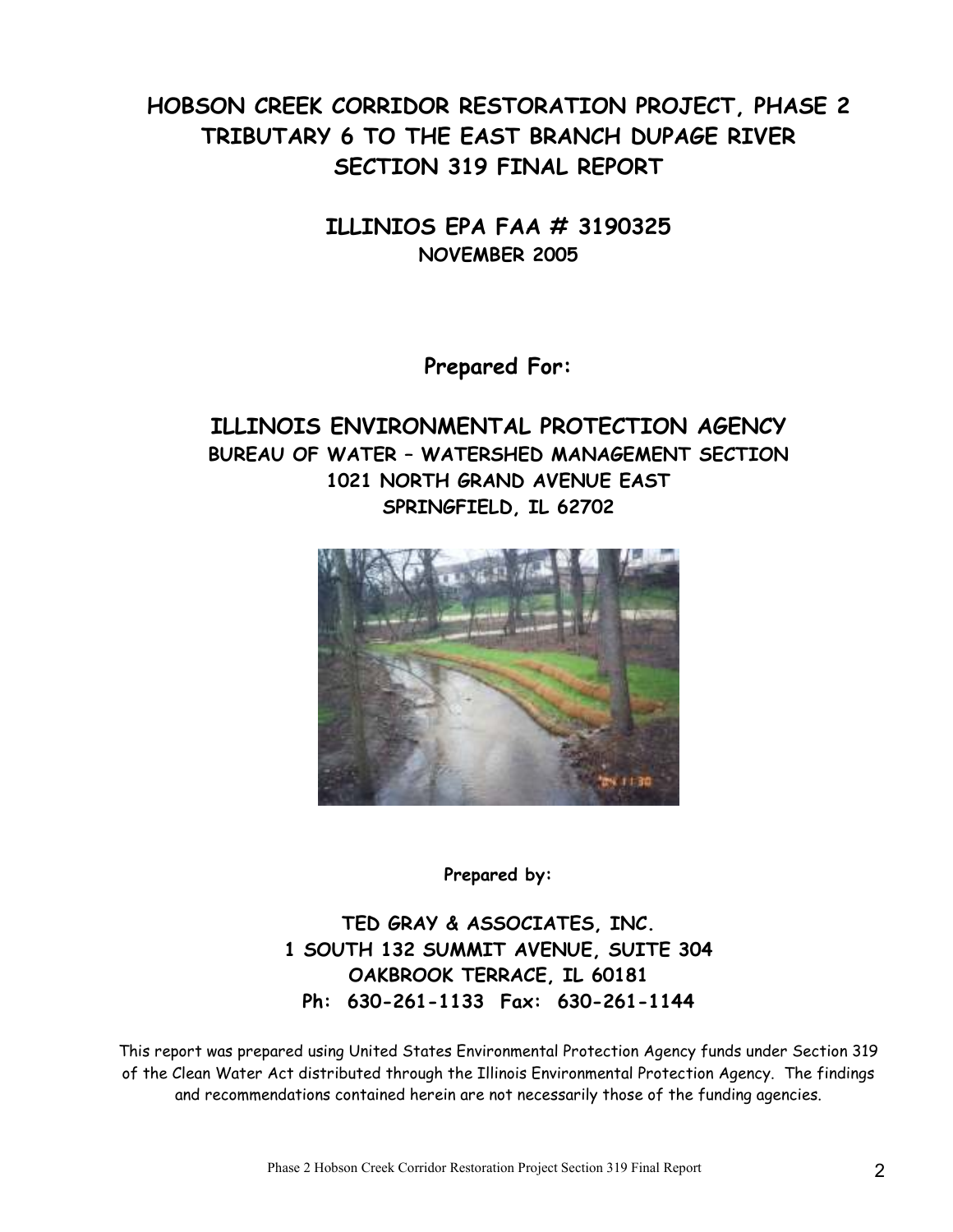## HOBSON CREEK CORRIDOR RESTORATION PROJECT

### TABLE OF CONTENTS

| <b>Report Section</b>                                                 | Page #         |
|-----------------------------------------------------------------------|----------------|
|                                                                       | 4              |
|                                                                       |                |
| Project Schedule<br><u> 1989 - Johann Barbara, martxa alemaniar a</u> | 6              |
| Project Description and Stabilization Techniques                      | 6              |
|                                                                       | 6              |
| Rock Riffle Structures and Stable Channel Construction                |                |
| A-Jacks and Vegetated Geogrid                                         | $\overline{7}$ |
| Fiber Roll and Re-Shaped Slopes                                       | 8              |
| Rock Placement at Storm Pipe Outfalls                                 | 8              |
|                                                                       | 8              |
|                                                                       | 12             |
| Operation and Maintenance Plan                                        | 13             |
|                                                                       | 15             |
| Photos                                                                | Attachment 1   |
| Project Articles                                                      | Attachment 2   |
| Land & Water Magazine Sept. / Oct. 2004 Attachment 2                  |                |
| Watershed Currents (by Conservation Foundation)_____                  | Attachment 2   |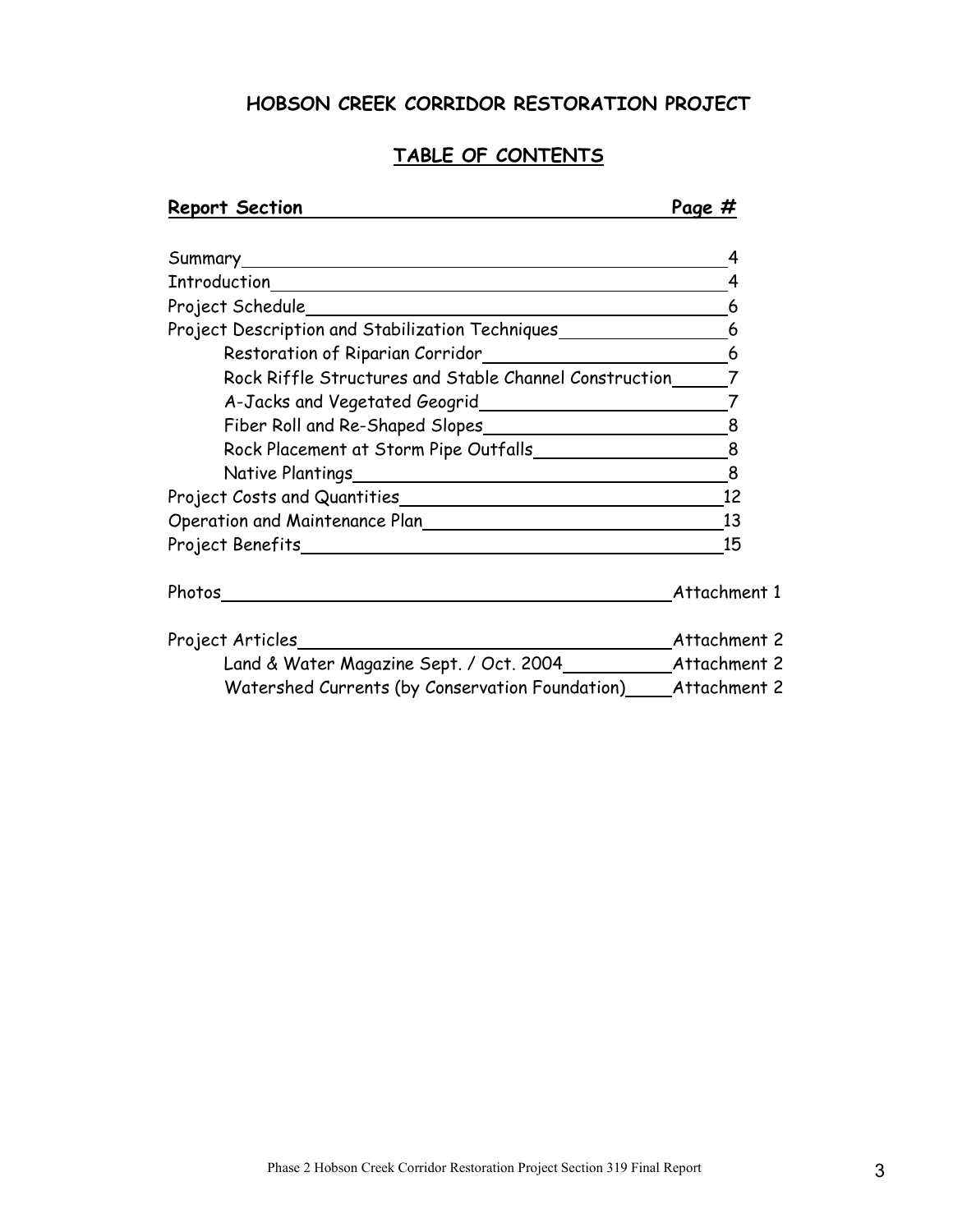### Summary:

The Hobson Creek Community Council completed the Hobson Creek Corridor Restoration Project, Phase 2 in order to protect against severe streambank erosion, to provide nonpoint source pollution control along Hobson Creek and to improve water quality of the downstream East Branch DuPage River. Installed stream stabilization techniques have provided effective and environmentally sound bank protection and channel stability for the Phase 2 reach. The Hobson Creek Community Council will provide long-term maintenance for the project site. Public involvement to date includes awareness of adjacent homeowners, numerous trail and parkway visitors near existing signage, a project description and site tour for the River Restoration Principles and Practices Conference sponsored by IL-IN Sea Grant, and publication of three newspaper articles, one environmental newsletter article, and three professional trade magazine publications.

### Introduction:

The Hobson Creek Corridor Restoration Project is located on common space owned by the Hobson Creek Community Council in unincorporated Naperville, DuPage County, Illinois. Hobson Creek has a 1.71 square mile watershed. The watershed is primarily comprised of single family and multi-family residential areas. Hobson Creek has also been identified as Tributary #6 to the East Branch DuPage River. The East Branch DuPage River is located approximately 1,100 linear feet downstream of the project site. The entire Hobson Creek Corridor has been divided into 3 reaches for construction implementation purposes:

- Phase 1 Upstream project boundary downstream to stream station 10+00 (Sta. 17+50 to 10+00)
- Phase 2 Stream station 10+00 downstream to Green Trails Drive (Sta. 10+00 to 3+50)
- Phase 3 Green Trails Drive downstream to Woodridge Park District (Sta. 3+50 to 0+00) and also the Hobson Creek Inlet Channel (additional 250 linear feet)

The Phase 2 project area is the subject of this Final Report. Phase 2 included a 650 linear-foot length of stream which had severely eroded streambanks and 1.31 acres of degraded riparian corridor. Severe streambank erosion was due several factors. Most of the watershed was developed prior to the enforcement of stormwater detention ordinances, resulting in the rapid discharge of large volumes of urban runoff. The streambank riparian corridor was impacted by a dense canopy of invasive shrubs including Buckthorn (Rhamnus cathartica) and Honeysuckle (Lonicera tatarica). The highly eroded streambanks contain little to no ground-stabilizing vegetation. This provided little functional benefit and contributed to site degradation. The stream channel has incised approximately one to two feet into the landscape, particularly the upstream portion of the project reach. Moreover, significant channel widening has occurred. There is one location in the Phase 2 project reach (Station 6+00) where streambank erosion is within 10 feet of migrating out of the common open space area into private property of the adjacent townhome structures. Several large trees have nearly fallen into the eroding stream channel. The severe streambank erosion has resulted in significant sediment delivery to the East Branch of the DuPage River. Moreover, the streambank riparian corridor has become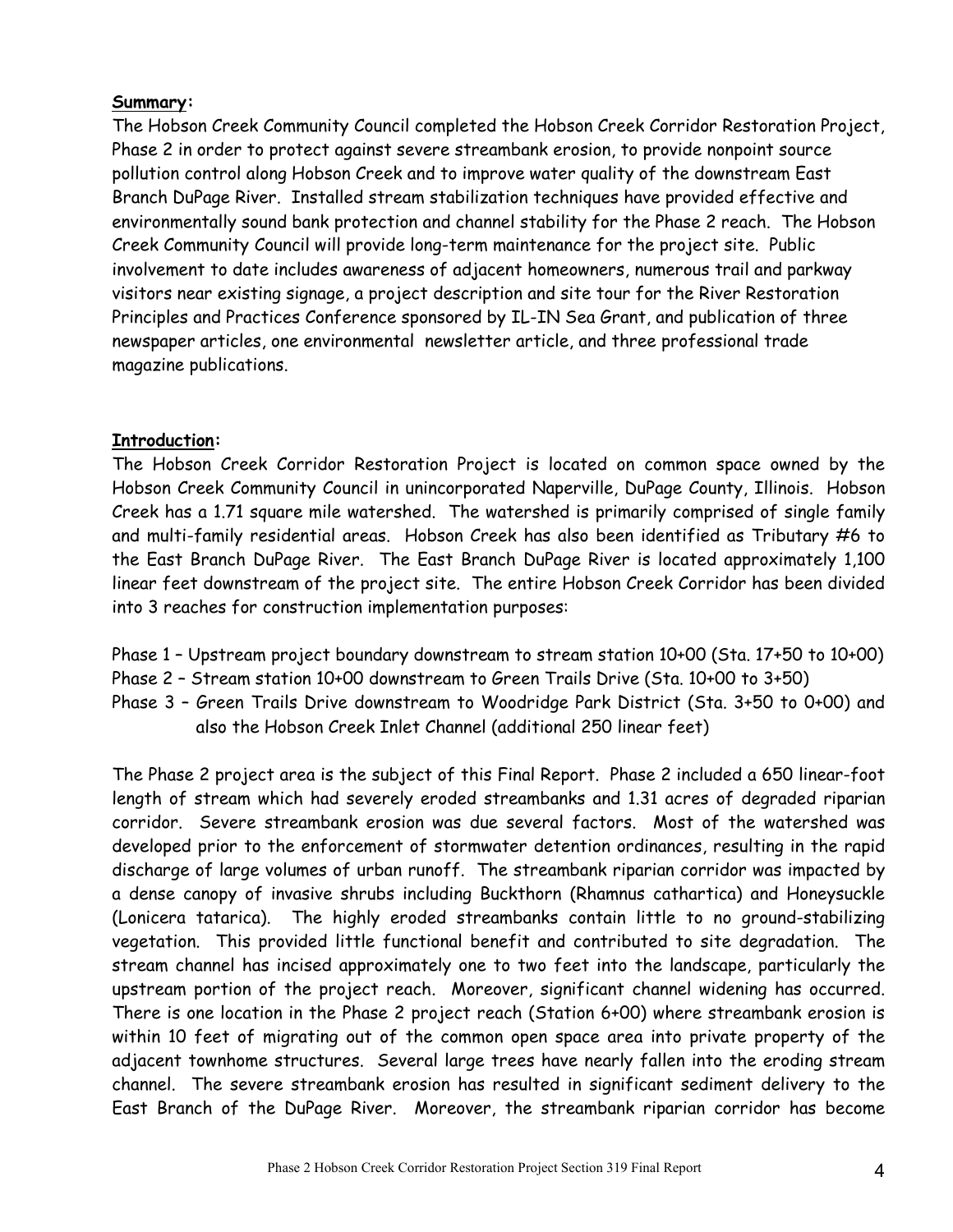encroached with a dense canopy of invasive, exotic shrubs including Buckthorn (Rhamnus cathartica). This has provided little functional benefit to the site, and has contributed to site degradation as discussed below (under Proposed Stabilization Plan). The Illinois EPA Load Reduction Spreadsheet was utilized to quantify the significant sediment delivery to the East Branch of the DuPage River as described below under Project Benefits.

A primary objective of the Hobson Creek Corridor Restoration Project was to improve the water quality in the project area and to reduce the sediment loading caused by streambank erosion into Hobson Creek and the East Branch DuPage River. This objective was accomplished by extensive streambank stabilization, installation of a channel grade control structure, removal of invasive shrub species in the riparian area, and installation of native plantings along the stabilized streambanks and within the riparian area.



### Location Map

Phase 2 Hobson Creek Corridor Restoration Project Section 319 Final Report 5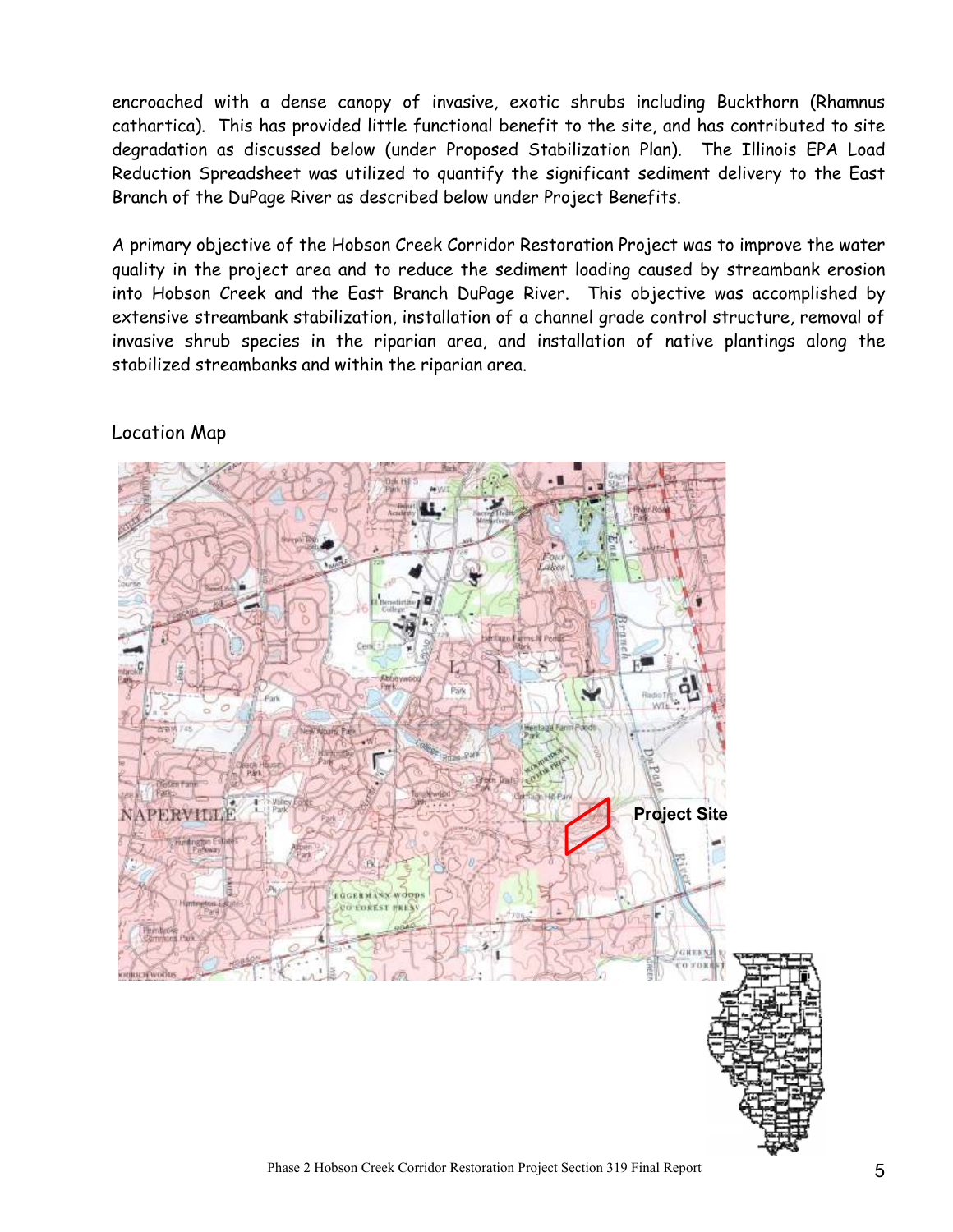### Project Schedule

Table 1 below indicates the project schedule and completion requirements. Permits for the Phase 1 and Phase 2 Project Sites were received on September 24, 2003. Phase 2 project construction began September 20, 2004 and native planting installations (native shrub live stakes and herbaceous plant plugs) were completed June 2, 2005 according to approved Plans and Specifications.

### Table 1: Project Schedule.

 Hobson Creek Corridor Restoration Project, Phase 2. IEPA FAA 3190325.

| <b>Action Item</b>                    | <b>Start Date</b> | <b>Completion Date *</b> |
|---------------------------------------|-------------------|--------------------------|
| FAA 3190325 Award                     | May 1, 2004       | April 30, 2006           |
| Design Engineering                    | March 1, 2003     | May 26, 2003             |
| Permitting                            | May 27, 2003      | Sept. 24, 2003           |
| Bidding                               | August 1, 2004    | August 19, 2004          |
| <b>Construction Contract Award</b>    | N/A               | August 20, 2003          |
| Riparian Invasive Species Removal     | Sept. 20, 2004    | Oct. 15, 2004            |
| Streambank Stabilization Construction | Oct. 10, 2004     | Oct. 25, 2004            |
| Native Plantings                      | Oct. 15, 2004     | June 2, 2005             |
| <b>Project Final Report</b>           |                   | Dec. 15, 2005            |

\* Items in Bold are expected completion dates.

### Project Description and Stabilization Techniques

The Hobson Creek Corridor Restoration Project, Phase 2 included lead engineering, surveying and drafting by Patrick Engineering, Inc. Stream stabilization design, native planting selection, construction observation, and maintenance assistance was provided by Ted Gray & Associates, Inc. Landscape Resources, Inc. provided construction services and was contracted to provide a minimum of 3-years of site maintenance. However, Landscape Resources, Inc. (LRI) declared bankruptcy in fall 2005. Therefore, HCCC is currently seeking Performance Bond payment for native plant maintenance services from the insurance carrier that was contracted by LRI. The best management practices described below were utilized to restore the riparian corridor and to stabilize the streambanks of the mainstem of Hobson Creek.

### Restoration of Riparian Corridor

Hobson Creek Corridor Restoration included vegetation management with replacement of 1.31 acres of dense stands on non-native and invasive shrubs and trees (such as Buckthorn) with 44 native tree-shrub clusters, along with native herbaceous species. The replacement of undesirable vegetation with native species prevents loss of bank soils and promotes bank stability. This will reduce non-point source pollutant loadings to the downstream East Branch DuPage River. Replacement of invasive species with native tree and shrub clusters, grasses, and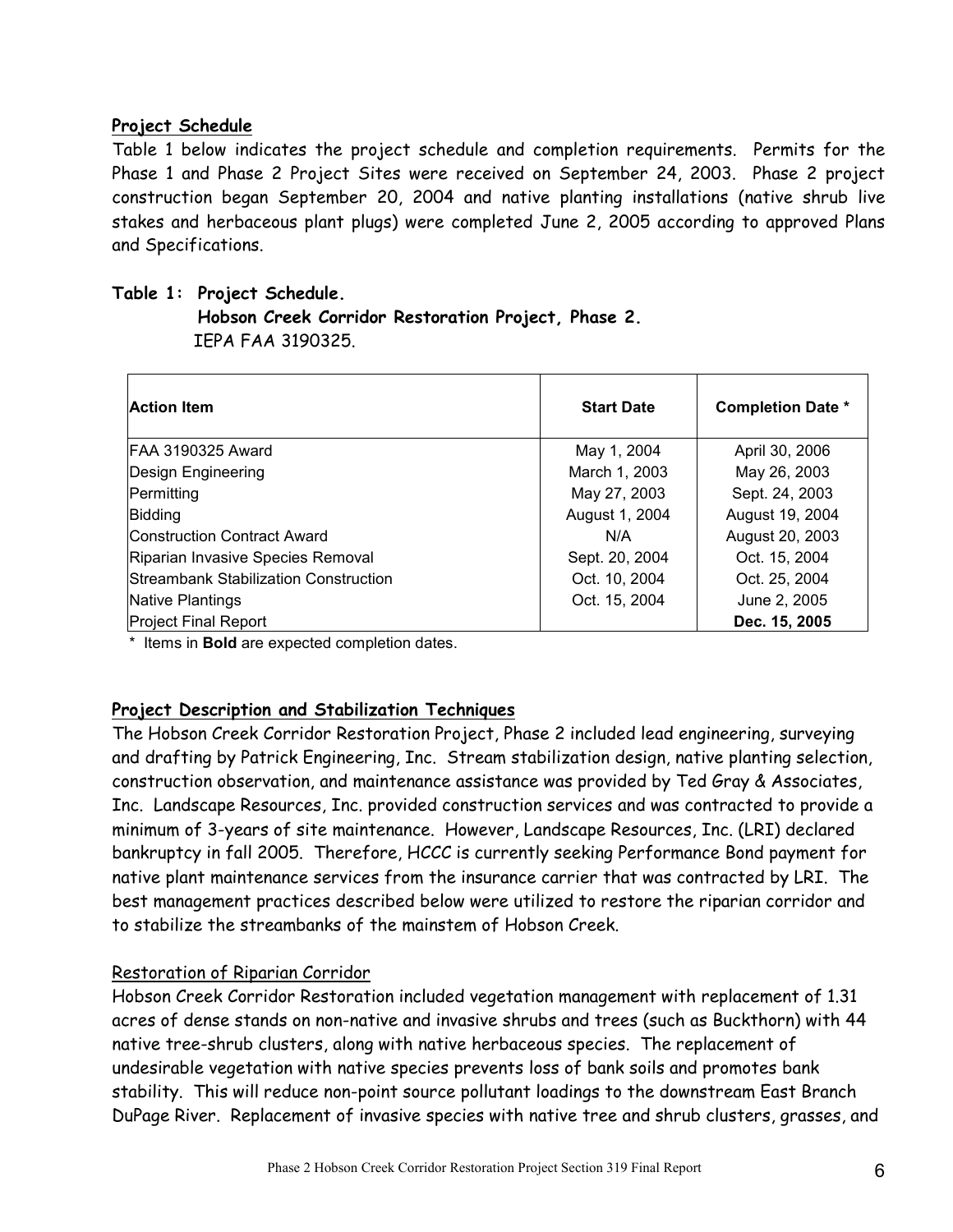forbs will also promote filtration and assimilation of nutrients as well as contaminated runoff that can be discharged from surrounding upland areas. Aquatic habitat along the Hobson Creek riparian corridor will be enhanced and diversified.

|                                       | <b>Left Bank</b> | <b>Right Bank</b> | <b>Total</b> |
|---------------------------------------|------------------|-------------------|--------------|
| <b>Stabilization Practice</b>         | (LF)             | (LF)              | (LF)         |
| 1-Row A-Jacks / Vegetated Geogrid     | 80               | 0                 | 80           |
| 3-Row A-Jacks / Vegetated Geogrid     | 0                | 75                | 75           |
| Fiber Roll / Re-Shaped Slope          | 50               | 0                 | 50           |
| Fiber Roll / Vegetated Geogrid        | 100              | 130               | 230          |
| Rock Riffles (1 @ 25 LF per bank)     | 25               | 25                | 50           |
| Re-Shaped Slope / Native Plantings    | 29               | 27                | 56           |
| Toe-of-Slope Native Plantings Only    | 0                | 175               | 175          |
| Rock Placement At Storm Pipe Outfalls | 15               | 0                 | 15           |
| Total (LF)                            | 299              | 432               | 731          |

### Table 2: Streambank Stabilization Practices.

### Rock Riffle Structure

Channel downcutting has been controlled with the installation of one (1) rock riffle grade control structure. The constructed riffle structure not only controls and prevents further channel downcutting but also dissipates excess stream energy and reduces extremely high erosive forces against the streambanks. Materials utilized ranged from 0.5-inch subsurface gravel to 18-inch surface boulders. The rock riffle structures also diversify and improve in-stream habitat, diversify stream substrate materials, and enhance aesthetics.

### A-Jacks and Vegetated Geogrid

Streambank stabilization was the most important feature to prevent additional soil pollutant transport throughout Hobson Creek and the downstream East Branch DuPage River. In the more severely eroded areas, the streambanks were graded to a flatter slope (excess cut removed), seeded and planted using native vegetation (described below), stabilized with vegetated geogrid (Bio-D Block), with toe of slope protection using 1 row or 3 rows of A-jacks. The permanent A-Jacks structures have a high energy-dissipation capability. The vegetated geogrid provided biodegradable erosion control along tall slopes as steep as 2.5:1 (H:V). These techniques were suited for areas that could be stabilized with vegetation alone, such as areas with high flow velocities along erodible soils, and where high bank shear stresses and sharp meander bends occur. Approximately 75 linear feet of 3-rows a-jacks were installed, as well as 80 linear feet of 1-row a-jacks. All of the a-jacks were installed with bio-d block vegetated geogrid above the a-jacks.

### Fiber Roll and Re-Shaped Slopes

Streambanks with moderate erosion were lightly graded back, on a cut-and-fill balance, seeded and planted with native plant vegetation, covered with an erosion control blanket, with toe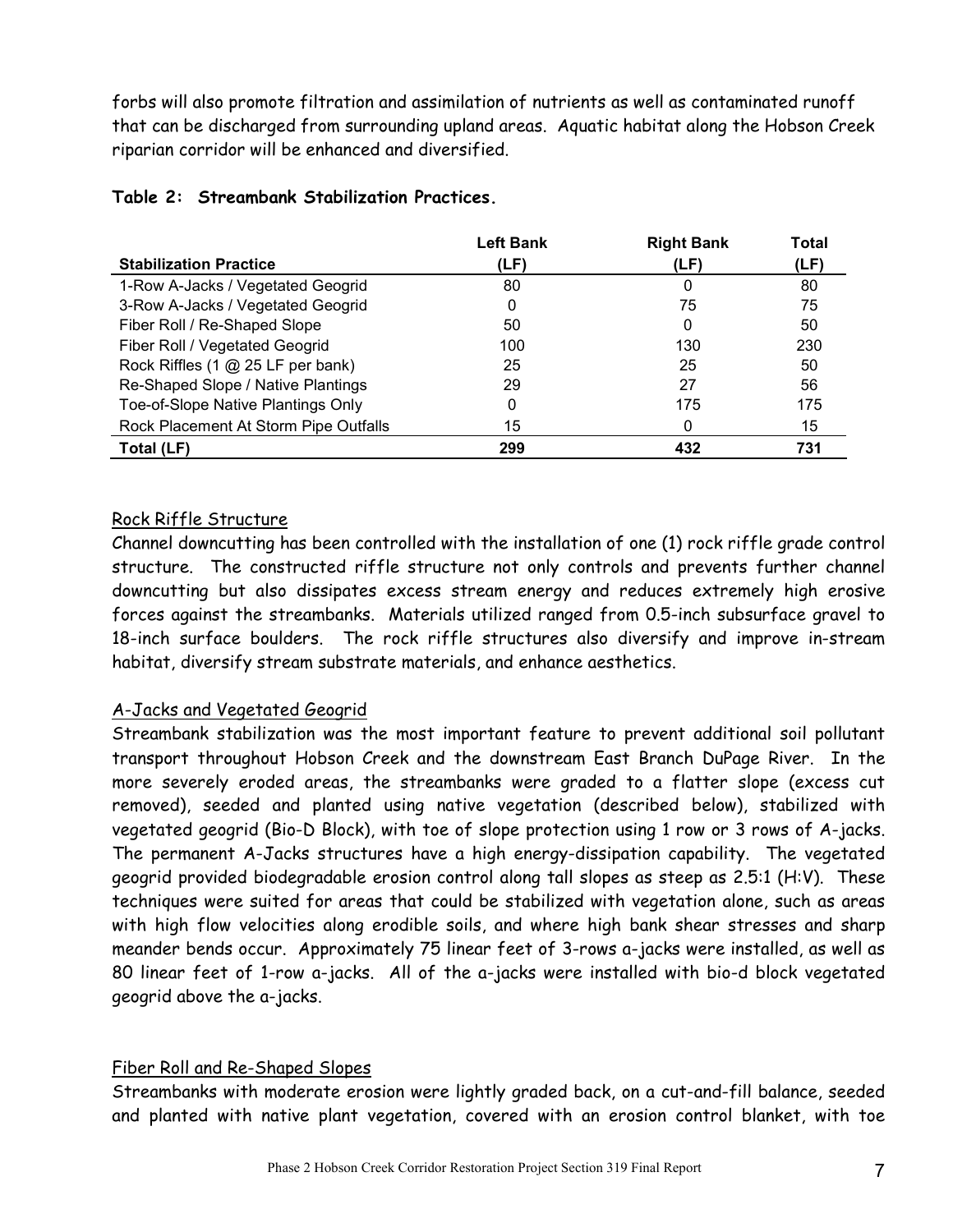(base) stabilization using coconut (coir) fiber roll. Areas exhibiting only minor erosion were stabilized by re-shaping bank slopes, seeding and planting with native vegetation, and installing erosion control blanket. Plant communities were improved by removing the non-native / invasive vegetation, as well as introducing rooted plant materials. Approximately 280 linear feet of fiber roll were installed with re-shaped slopes above the fiber roll.

### Rock Placement At Storm Pipe Outfall

One existing storm pipe outfall was stabilized by re-placing rock that had previously been removed by the erosive force of the flowing stream. The left bank contained a storm pipe outlet near stream station 5+50. The pipe outfall was stabilized by installing a rock toe. The total length of streambank protected by rock placement near storm pipe outfall was 15 linear feet.

### Re-Shaped Slope / Native Plantings

Areas exhibiting low erosion were stabilized by re-shaping bank slopes, seeding and planting with native vegetation, and installing erosion control blanket. Plant communities were improved by removing the non-native / invasive vegetation, as well as introducing rooted plant materials. Approximately 56 linear feet of re-shaped slopes were installed with native plantings.

#### Native Plantings

Proper selection and installation of native plantings and seed is instrumental to project success. Native seed and plantings were installed along all stabilized streambank areas. Effective native plant installations improve long-term streambank stabilization, pollutant filtration, wildlife habitat, dissipation flow energy, and improvement of site aesthetic values. Toe-of-slope (Type 1) native seed and plug lists, and mid-slope to upper slope native seed (Type 2) plug lists are provided in Tables 3 and 4 below. Native shrub live stakes (cut live stems) were utilized in shaded areas with high erosive forces (Table 5). Approximately 175 linear feet of stream channel was stabilized using native plantings alone without other streambank stabilization treatments. Also, as described above under Restoration of Riparian Corridor, forty-four (44) native tree-shrub clusters were installed throughout the riparian area. The ball-and-burlap tree and shrub species used for the tree-shrub clusters are described in Table 6.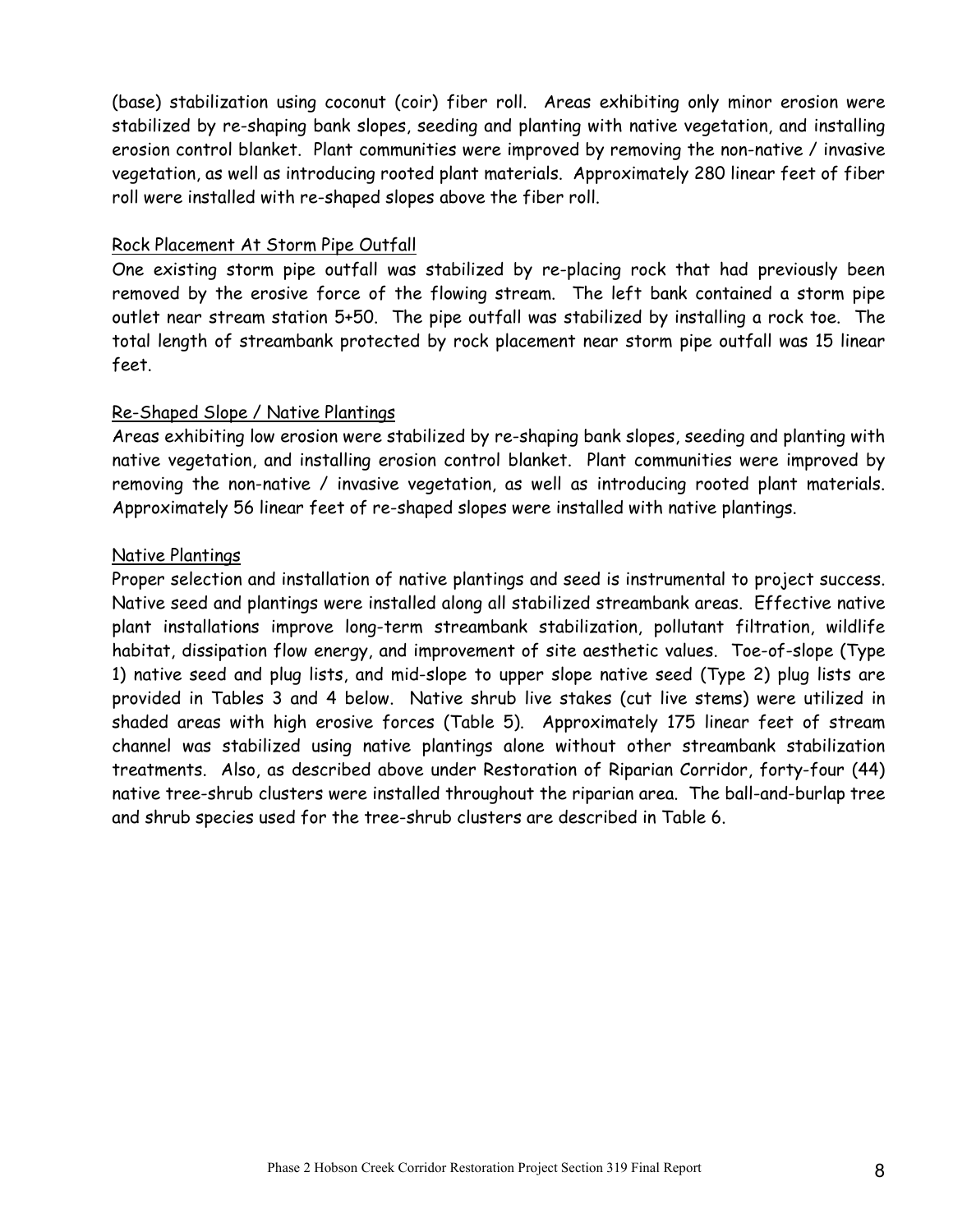### Scientific Name Common Name Percent of Total Type 1 Native Plant Plugs ACORUS CALAMUS SWEET FLAG 4% ASCLEPIAS INCARNATA MARSH MILKWEED 2% ASTER SIMPLEX MARSH ASTER 2% CAREX EMORYII RIVERBANK TUSSOCK SEDGE 5% CAREX JAMESII GRASS SEDGE 3% CAREX SPARGANOIDES BURRED SEDGE 1% CAREX STIPATA COMMON FOX SEDGE 2% CAREX VULPINODEA FOX SEDGE 2% HYSTRIC PATULA BOTTLEBRUSH GRASS 2%<br>IRIS VIRGINICA BLUE FLAG IRIS 5% IRIS VIRGINICA BLUE FLAG IRIS JUNCUS TORREYI TORREY'S RUSH 1% LEERSIA ORYZIODES RICE CUTGRASS 2% PANICUM VIRGATUM SWITCHGRASS 10%  $100\%$

| ALLIUM CERNUM                               | NODDING WILD ONION           | 2%        |
|---------------------------------------------|------------------------------|-----------|
| ANDROPOGON GERARDII                         | <b>BIG BLUESTEM</b>          | 2%        |
| AQUILEGIA CANADENSIS COLUMBINE              |                              | $3\%$     |
| ASTER CORDIFOLIUS                           | HEART-LEAVED BLUE WOOD ASTER | 2%        |
| ASTER LATERIFLORUS                          | SIDE-FLOWERING ASTER         | 2%        |
| ASTER NOVAE-ANGLIAE                         | NEW ENGLAND ASTER            | 2%        |
| CEANOTHUS AMERICANUS                        | NEW JERSEY TEA               | $3\%$     |
| ECHINACIA PURPURIA                          | PURPLE CONEFLOWER            | 5%        |
| ELYMUS CANADENSIS PRAIRIE WILD RYE          |                              | $3\%$     |
| ELYMUS VIRGINICUS VIRGINIA WILD RYE         |                              | $3\%$     |
| EUPATORIUM PURPUREUM SWEET JOE-PYE WEED     |                              | $1\%$     |
| GERANIUM MACULATUM WILD GERANIUM            |                              | 2%        |
| HELIANTHUS GROSSESERATUS SAWTOOTH SUNFLOWER |                              | 5%        |
| LOBELIA CARDINALIS CARDINAL FLOWER          |                              | $1\%$     |
| LOBELIA SIPHILITICA GREAT BLUE LOBELIA      |                              | 3%        |
| PENSTEMON CALYCOSUS SMOOTH PENSTEMON        |                              | 3%        |
| PENSTEMON DIGITALIS FOXGLOVE PENSTEMON      |                              | $3\%$     |
| PYCNANTHEMUM VIRGINIANUM MOUNTAIN MINT      |                              | $1\%$     |
| SOLIDAGO OHIENSIS                           | OHIO GOLDENROD               | $3\%$     |
| SOLIDAGO GIGANTEA LATE GOLDENROD            |                              | $2\%$     |
| SOLIDAGO PATULA SWAMP GOLDENROD             |                              | $1\%$     |
| SOLIDAGO SPECIOSA SHOWY GOLDENROD           |                              | 3%        |
| SPARTINA PECTINATA PRAIRIE CORD GRASS       |                              | <u>4%</u> |
|                                             |                              | 100%      |

### Table 3. Native Herbaceous Plant Plugs Species List.

Type 2 Native Plant Plugs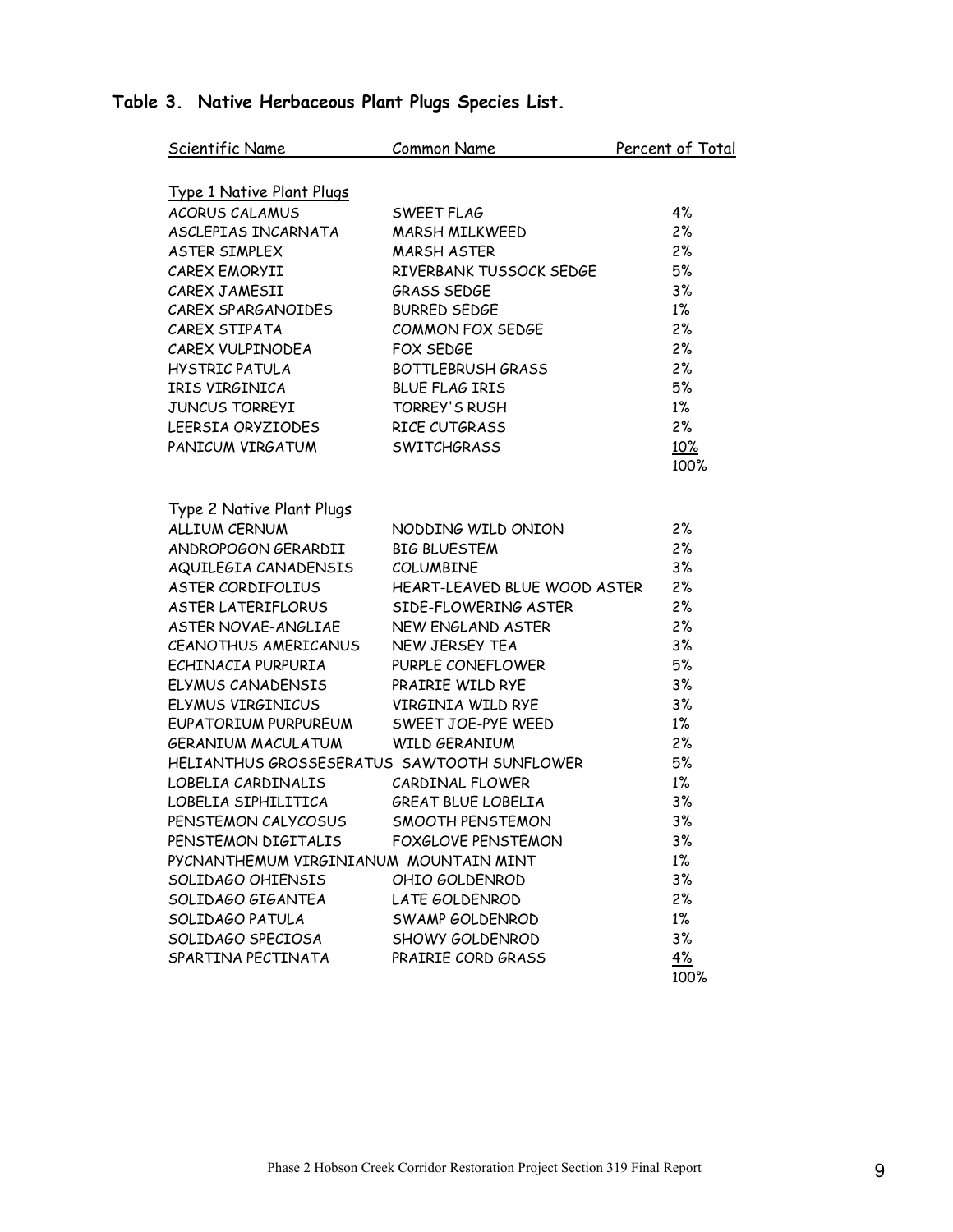### Table 4. Native Plant Seed List.

| Scientific Name                 | Common Name             | Percent of Total |
|---------------------------------|-------------------------|------------------|
| <b>Type 1 Native Plant Seed</b> |                         |                  |
| <b>ASTER LAEVIS</b>             | SMOOTH ASTER            | 3%               |
| ASTER NOVAE-ANGLIAE             | NEW ENGLAND ASTER       | 3%               |
| ANDROPOGON GERARDII             | <b>BIG BLUESTEM</b>     | 3%               |
| ANDROPOGON SCOPARIUS            | LITTLE BLUESTEM         | 5%               |
| AVENA SATIVA                    | <b>SEED OATS</b>        | 10%              |
| CAREX VULPINOIDEA               | <b>FOX GRASS</b>        | 3%               |
| CAREX STIPATA                   | COMMON FOX SEDGE        | 5%               |
| ELYMUS CANADENSIS               | CANADA WILD RYE         | 5%               |
| ELYMUS VIRGINICUS               | VIRGINIA WILD RYE       | 3%               |
| GENTIANA ANDREWSII              | <b>BOTTLE GENTIAN</b>   | 3%               |
| GILARDIA PULCHELLA              | <b>INDIAN BLANKET</b>   | 5%               |
| IRIS VIRGINICA                  | <b>BLUE FLAG IRIS</b>   | 5%               |
| LOLIUM MULTIFLORUM              | <b>ANNUAL RYE</b>       | 12%              |
| PANICUM VIRGATUM                | SWITCH GRASS            | 6%               |
| PHLOX DIVARTICA                 | <b>BLUE PHLOX</b>       | 2%               |
| RUDBECKIA HIRTA                 | <b>BLACK-EYED SUSAN</b> | 6%               |
| <b>SCIRPUS ACUTUS</b>           | HARDSTEM BULRUSH        | 6%               |
| SORGHASTRUM NUTANS              | <b>INDIAN GRASS</b>     | 3%               |
| SPARTINA PECTINATA              | PRAIRIE CORD GRASS      | 6%               |
| TRADESCANTIA OHIENSIS           | SPIDERWORT              | 3%               |
| <b>VERNENA HASTATA</b>          | <b>BLUE VERVAIN</b>     | 3%               |
|                                 |                         | 100%             |
| <b>Type 2 Native Plant Seed</b> |                         |                  |
| ALLIUM CERNUUM                  | NODDING WILD ONION      | 3%               |
| ANDROPOGON SCOPARIUS            | LITTLE BLUESTEM         | 6%               |
| AQUILEGIA CANADENSIS            | <b>COLUMBINE</b>        | 3%               |
| AVENA SATIVA                    | <b>SEED OATS</b>        | 10%              |
| CASSIA FASCICULATA              | PARTRIDGE PEA           | 3%               |
| ECHINACEA PURPUREA              | PURPLE CONEFLOWER       | 5%               |
| <b>ELYMUS CANADENSIS</b>        | <b>WILD CANADA RYE</b>  | 5%               |
| ELYMUS VIRGINICUS               | VIRGINIA WILD RYE       | 6%               |
| EUPATORIUM PERFOLIATUM          | <b>BONESET</b>          | 4%               |
| LOLIUM MULTIFLORUM              | <b>ANNUAL RYE</b>       | 10%              |
| PANICUM VIRGATUM                | <b>SWITCH GRASS</b>     | 6%               |
| PARTHENIUM INTEGRIFOLIUM        | QUININE                 | 5%               |
| RATIBIDA PINNATA                | YELLOW CONEFLOWER       | 5%               |
| RUDBECKIA HIRTA                 | <b>BLACK-EYED SUSAN</b> | 8%               |
| SOLIDAGO SPECIOSIA              | SHOWY GOLDENROD         | 5%               |
| SOLIDAGO PATULA                 | SWAMP GOLDENROD         | 5%               |
| SPOROBOLOUS HETEROLEPSIS        | PRAIRIE DROPSEED        | 5%               |
| <b>VERONIA FASCICULATE</b>      | <b>IRONWEED</b>         | $3\%$            |
|                                 |                         | 100%             |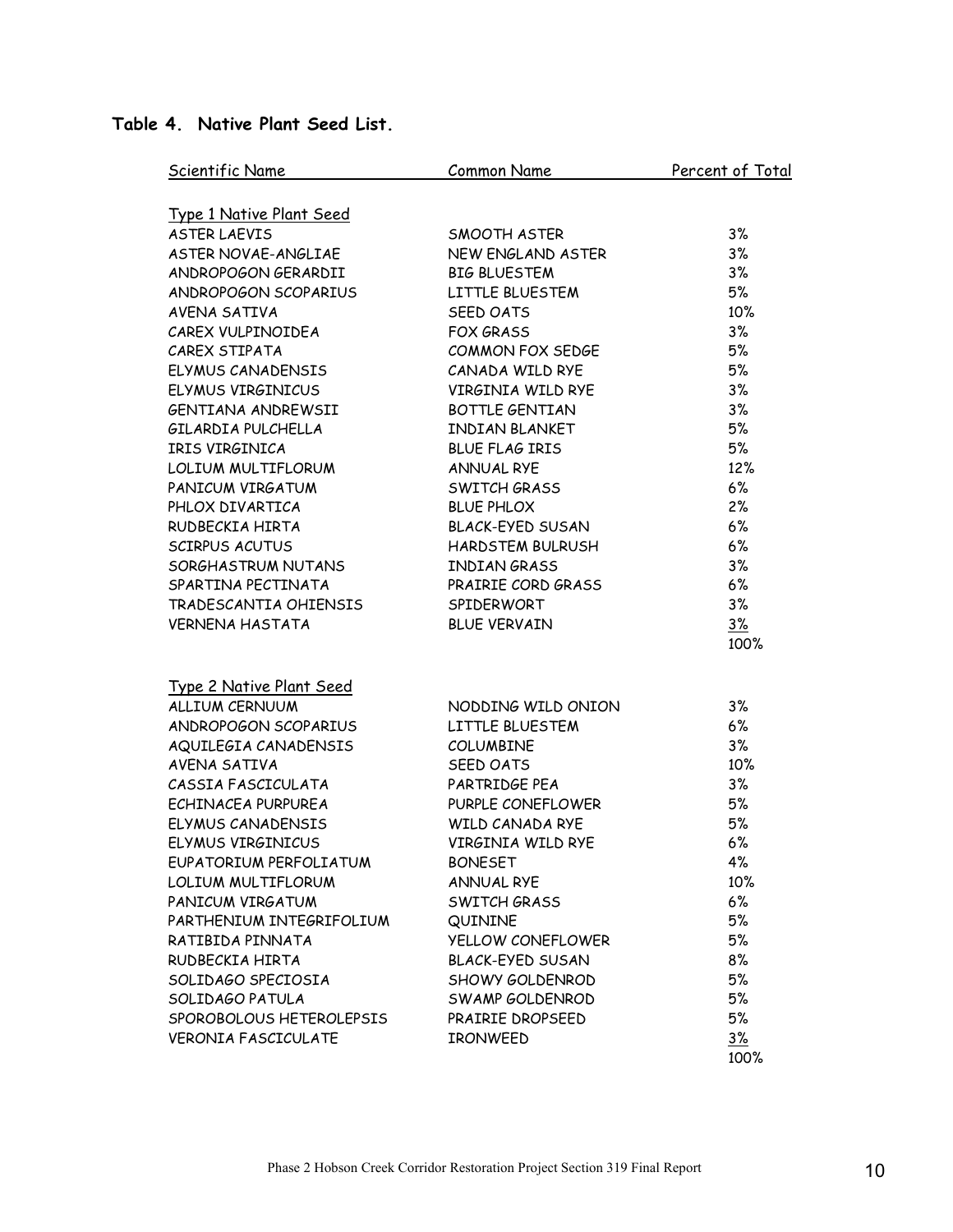### Table 5. Native Shrub Live Stakes.

| Scientific Name    | <b>Common Name</b>  | Percent of Total |
|--------------------|---------------------|------------------|
| Cornus stolonifera | Red-Osier Dogwood   | 40%              |
| Cornus racemosa    | Gray Dogwood        | 10%              |
| Salix Interior     | Sandbar Willow      | 20%              |
| Viburnum dentatum  | Arrowwood Viburnum  | 15%              |
| Viburnum lentago   | Nannyberry Viburnum | <u>15%</u>       |
|                    |                     | 100%             |

### Table 6. Native Tree-Shrub Clusters.

| Scientific Name           | <b>Common Name</b>  | Percent of Total |
|---------------------------|---------------------|------------------|
| Trees                     |                     |                  |
| Acer nigrum               | <b>Black Maple</b>  | 5%               |
| Catalpa speciosa          | Catalpa             | 20%              |
| Platanus occidentalis     | American Sycamore   | 25%              |
| Quercus bicolor           | Swamp White Oak     | 25%              |
| Quercus macrocarpa        | Burr Oak            | 25%              |
|                           |                     | 100%             |
| Shrubs                    |                     |                  |
| Cephalanthus occidentalis | <b>Button Bush</b>  | 25%              |
| Cornus stolonifera        | Red-Osier Dogwood   | 15%              |
| Salix Interior            | Sandbar Willow      | 15%              |
| Sambucus canadensis       | Elderberry          | 15%              |
| Viburnum dentatum         | Arrowwood Viburnum  | 15%              |
| Viburnum lentago          | Nannyberry Viburnum | 15%              |
|                           |                     | 100%             |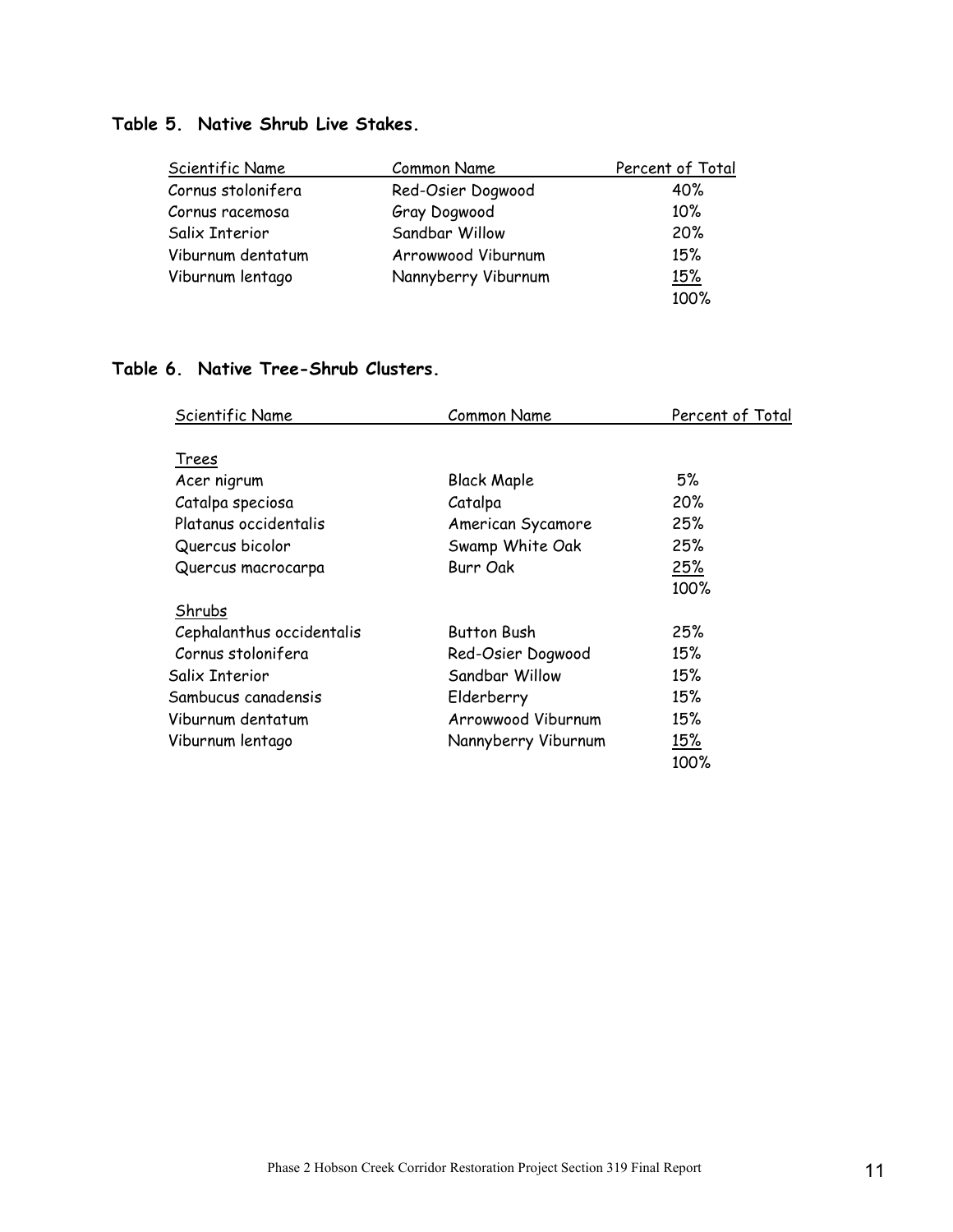### Project Costs and Quantities

A summary of quantities and costs are listed below.

### Table 7: Summary of Quantities.

### BASE BID SCHEDULE OF QUANTITIES AND PRICES

| <b>Item</b>     |                                                                  | <b>Quantit</b> |                    |                          | <b>Extended</b> |
|-----------------|------------------------------------------------------------------|----------------|--------------------|--------------------------|-----------------|
| No.             | <b>Stream Restoration Practice</b>                               | v              | <b>Units</b>       | <b>Unit Cost</b>         | Cost            |
|                 |                                                                  | 1.31           |                    |                          |                 |
| 1               | <b>Selective Removal of Invasive Species</b>                     | 11             | <b>ACRES</b><br>EA | \$8,216.00               | \$10,762.96     |
| $\overline{2}$  | Tree Removal, 6" to 12" Diameter                                 |                |                    | \$128.00                 | \$1,408.00      |
| 3               | Tree Removal, Over 12" Diameter<br><b>Rock Riffle Structures</b> | 2              | EA                 | \$407.00                 | \$814.00        |
| 4               |                                                                  | 1              | EA                 | \$3,362.00               | \$3,362.00      |
| 5               | <b>Fiber Roll</b>                                                | 280            | LF.                | \$35.00                  | \$9,800.00      |
| 6               | 1-Row A-Jacks                                                    | 80             | LF                 | \$52.00                  | \$4,160.00      |
| 7               | 3-Row A-Jacks                                                    | 73             | LF                 | \$95.00                  | \$6,935.00      |
| 8               | <b>Vegetated Geogrid (Bio-D Block)</b>                           | 696            | LF                 | \$32.00                  | \$22,272.00     |
| 9               | Re-Shaped Slope / Erosion Control Blanket                        | 56             | LF                 | \$28.00                  | \$1,568.00      |
| 11              | <b>Rip-rap Installation</b>                                      | 5              | CY                 | \$249.00                 | \$1,245.00      |
| 12              | Native Tree / Shrub Clusters in Riparian Corridor                | 48             | EA                 | \$314.00                 | \$15,072.00     |
| 15              | Native Plant Plugs (2-in. potted plants) at 2 per 1 LF           | 175            | LF                 | \$6.20                   | \$1,085.00      |
| 15              | <b>Native Plant Plugs</b>                                        | 200            | EA                 | \$3.10                   | \$620.00        |
| 18              | <b>Rooftop Downspout Management</b>                              | 1              | LS                 | \$1,385.00               | \$1,385.00      |
| 16              | <b>Post-Project Construction Fence</b>                           | 390            | LF                 | \$2.30                   | \$897.00        |
| 17              | <b>Erosion Control &amp; Maintenance</b>                         | 1              | <b>LS</b>          | \$4,390.00               | \$4,390.00      |
| 20              | <b>Construction Access &amp; Restoration</b>                     | 1              | LS                 | \$2,088.00               | \$2,088.00      |
|                 | <b>Owners and Contractors Insurance Policy</b>                   | 1              | LS                 | \$2,575.00<br>\$12,368.0 | \$2,575.00      |
| 21              | 3-Year Vegetative Perf. Standards and Guarantee                  | 1              | LS                 | 0                        | \$2,473.60      |
| C <sub>01</sub> | Rip-rap credit on a-jacks                                        | $\overline{2}$ | EA                 | $(\$495.00)$             | (\$990.00)      |
| CO <sub>2</sub> | Bio D changed to erosion blanket                                 | 1              | LS                 | (\$684.00)               | (\$684.00)      |
| C03             | Black plastic pipe replaced PVC                                  |                | LS                 | (\$885.00)               | (\$885.00)      |
| CO <sub>4</sub> | Additional stone credit on rip-rap                               |                | EA                 | (\$450.00)               | (\$450.00)      |
| CO <sub>5</sub> | Outlet Pipe Repair                                               |                | LS.                | \$1,130.00               | \$1,130.00      |
| CO6             | Wildflower seeding & blanket                                     | 1              | LS                 | \$300.00                 | \$300.00        |
| C07             | Credit for plantings                                             | 1              | <b>LS</b>          | (\$2,887.09)             | (\$2,887.09)    |
|                 |                                                                  |                |                    |                          |                 |
|                 |                                                                  |                | <b>Total</b>       |                          | \$88,446.47     |

Total Contractor Costs to Date: \$88,446.47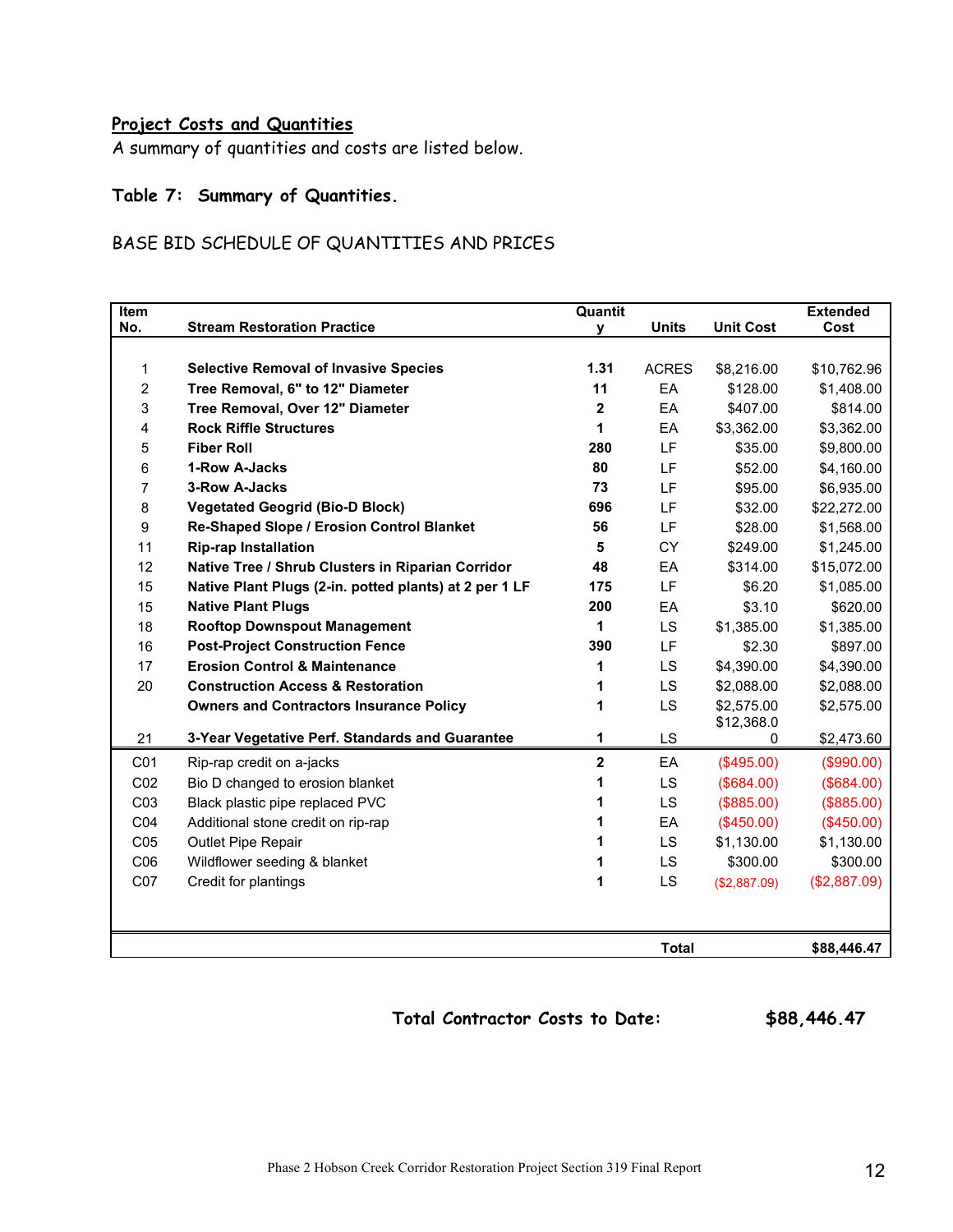#### Table 8: Project Cost Summary.

 Hobson Creek Corridor Restoration Project, Phase 2. IEPA FAA 3190325.

| <b>Project Cost Summary</b>           | <b>Local Match</b><br><b>Total Cost</b><br><b>Share</b><br>to Date |             | <b>Grant Assistance</b><br><b>Amount</b> |  |
|---------------------------------------|--------------------------------------------------------------------|-------------|------------------------------------------|--|
|                                       |                                                                    |             |                                          |  |
| <b>Clerical</b>                       | \$0.00                                                             | \$0.00      | \$0.00                                   |  |
| <b>Supervisor</b>                     | \$0.00                                                             | \$0.00      | \$0.00                                   |  |
| <b>DIRECT LABOR</b>                   | \$0.00                                                             | \$0.00      | \$0.00                                   |  |
|                                       |                                                                    |             |                                          |  |
| <b>Fringe Benefits</b>                | \$0.00                                                             | \$0.00      | \$0.00                                   |  |
| <b>Overhead Costs</b>                 | \$0.00                                                             | \$0.00      | \$0.00                                   |  |
| <b>INDIRECT COSTS</b>                 | \$0.00                                                             | \$0.00      | \$0.00                                   |  |
|                                       |                                                                    |             |                                          |  |
|                                       |                                                                    |             |                                          |  |
| <b>EQUIPMENT, MATERIALS, SUPPLIES</b> | \$0.00                                                             | \$0.00      | \$0.00                                   |  |
|                                       |                                                                    |             |                                          |  |
| <b>Engineering</b>                    | \$31,517.50                                                        | \$13,207.00 | \$18,310.50                              |  |
| <b>Streambank Stabilization</b>       | \$82,797.20                                                        | \$35,970.70 | \$46,826.50                              |  |
|                                       |                                                                    |             |                                          |  |
| <b>SUBCONTRACTS</b>                   | \$114,314.70                                                       | \$49,177.70 | \$65,137.00                              |  |
|                                       |                                                                    |             |                                          |  |
|                                       |                                                                    |             |                                          |  |
| Totals                                | \$114,314.70                                                       | \$49,177.70 | \$65,137.00                              |  |

| <b>IEPA Grant Award:</b> | \$72,374.00 |
|--------------------------|-------------|
| <b>Balance of Award:</b> | \$7,237.00  |

#### Operation and Maintenance Plan

Maintenance of native plantings along the stabilized streambanks and within the riparian corridor is critical to project success. The Hobson Creek Community Council will take responsibility for the EPA Section 319 grant 10-year Operations & Maintenance agreement for streambank bioengineering protection measures and plant maintenance. The following are provisions for this Agreement.

#### Bioengineering Materials Inspections

Bioengineering materials inspections for the constructed streambank stabilization area will occur at least two times per year according to the attached schedule in Table 9. Repairs will be made as necessary, as determined by the Owner and their designated Representative.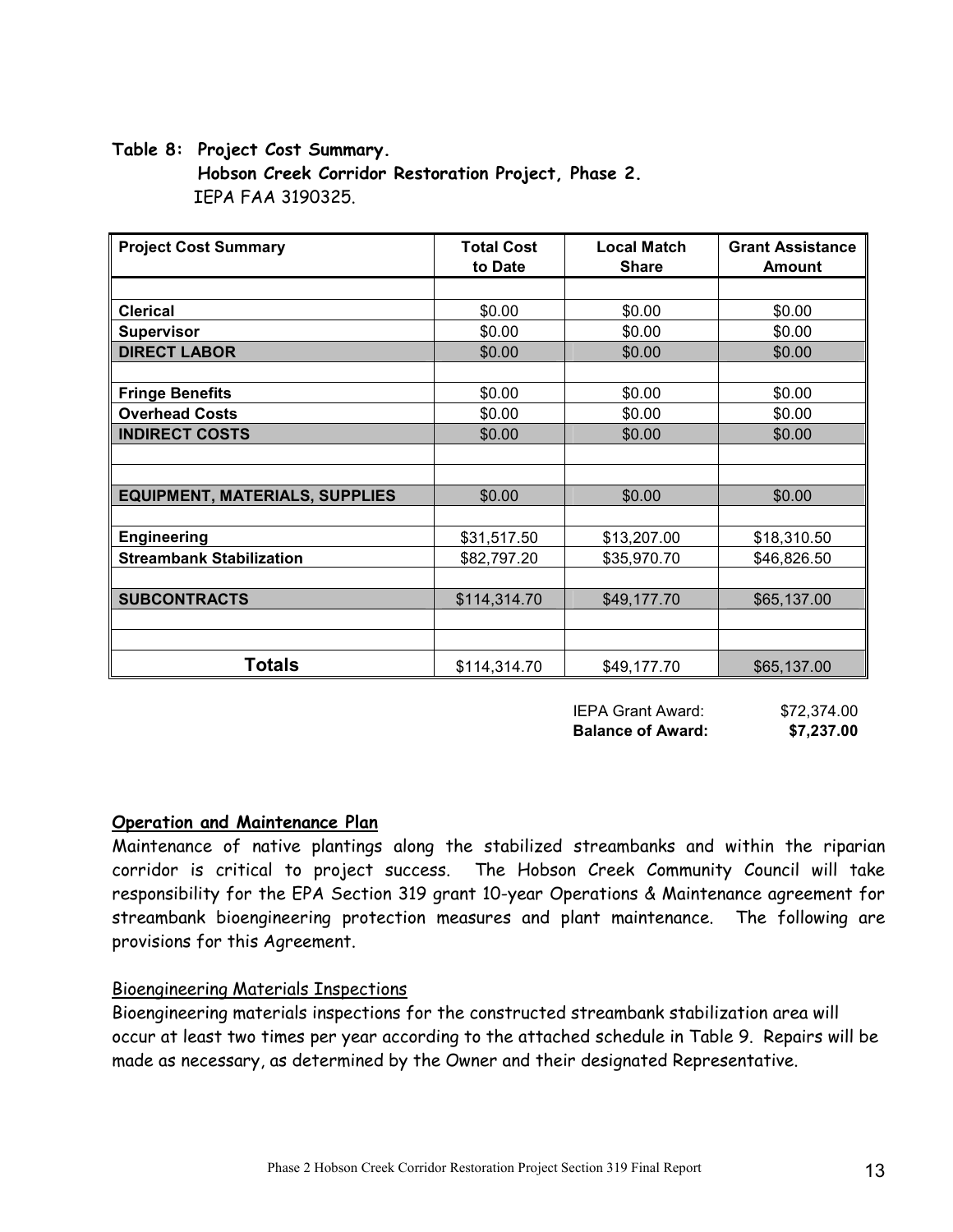- 1. A-Jacks: Inspections will occur for dislodgement or relocation of A-Jacks components if any, broken pieces, or other indications of potential stabilization concerns.
- 2. Fiber Roll: Inspections will occur for the staking, undercutting, cord fasteners, and integrity of the Fiber Roll.
- 3. Rock Riffles: Some rock displacement at the riffle is expected, but significant relocation of larger rock materials is not desirable. Major relocation of rock will be inspected and noted.
- 4. Re-Shaped Slopes and Vegetated Geogrid: The performance of the re-shaped slopes and vegetated geogrid to stabilize the site slopes will be inspected. Growth of vegetation and locations requiring additional planting will be inspected. Eventually, the vegetated geogrid will biodegrade presumably within a few years. The capability of plantings to stabilize the resulting angle of repose will be noted.

### Native Plant Maintenance

Conditions will be monitored and maintenance will be performed as described in the attached schedule. Native plant maintenance will occur using spot herbicide applications, hand removal of nuisance weeds, and related activities performed at least three times per year per the attached schedule. Tree / shrub clusters which contain dead trees will be replaced according to the 3 year Vegetative Performance Standards in the Specifications plan sheet. Non-native species will be removed from the streambank stabilization area.

### Maintenance Costs

We estimate that the annual site maintenance budget will be approximately \$5,000 annually, primarily to control re-introduced invasive species such as Buckthorn (Rhamnus cathartica), and Tartarian Honeysuckle (Lonicera tatarica) from taking over the newly establishing native plants. Expenditures may be higher expenditures during the first three years for native plant maintenance and nuisance weed control as the native plantings become established. Costs for Operations and Maintenance shall be paid by the Owner, the Hobson Creek Community Council.

### Table 9. Site Maintenance Schedule.

| <b>POSI-CONSTRUCTION INTOUGH ZUTS</b> |            |         |          |          |            |
|---------------------------------------|------------|---------|----------|----------|------------|
| <b>Activity</b>                       | late March | mid-Mav | mid-June | mid-Julv | mid-August |
| Mow and/or Cut Natives                |            |         |          |          |            |
| Spot Herbicide / Remove Weeds         |            |         |          |          |            |
| Bioengineering Materials Inspection   |            |         |          |          |            |

## Post-Construction through 2013

#### Responsibilities

The Hobson Creek Community Council Board and their designated Representative shall be responsible for project site maintenance. Participating parties will include the Owner's Representative, professional Contractor services support, or possibly volunteers of the Hobson Creek Community.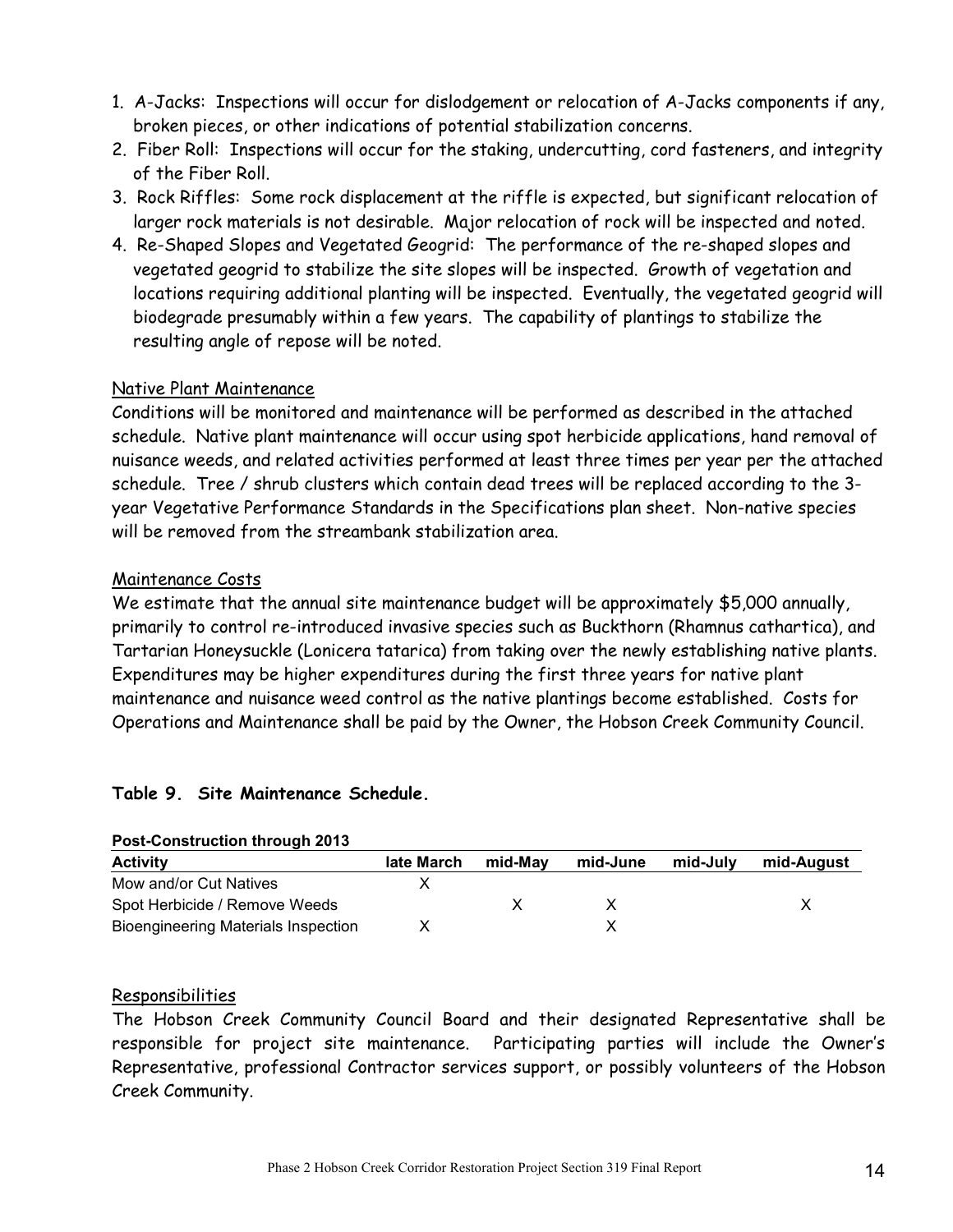### Project Benefits

### Water Quality

Most of the Phase 2 streambank stabilization construction was completed by October 25, 2004. Final planting installations were completed by June 2, 2005. We observed rapid establishment of temporary cover crop following slope stabilization. The banks remained protected and erosion was greatly reduced. However, severe drought conditions through summer 2005 necessitated watering of streambank plantings to prevent a reduction in vegetative coverage. Several site watering applications were performed by Hobson Creek Community Council and the Contractor which helped to maintain vegetative growth. Selected replacement of invasive trees and shrubs with native species in the 1.31-acre riparian area will also substantially reduce the loss of bank soils and promote bank soils stability. Native riparian plantings will reduce sheet erosion and mass wasting within the flood zone. This will significantly reduce non-point source pollutant loadings to the downstream East Branch DuPage River. Based on site observations, there is minimal sediment delivered to the stream from the restoration site.

The Illinois EPA Load Reduction Spreadsheet was used to calculate pollutant loading rates from the project site. Input data included a combined streambank (left and right bank) length of 1,379 linear feet (see Table 2). We included 450 linear feet of severe erosion with a bank height of 5 feet and an erosion rate of 0.55 ft/yr. We also included 281 linear feet of moderate streambank erosion with a bank height of 3 feet and an erosion rate of 0.40 ft/yr. Based on these assumptions, the project site had previously contributed approximately 53 tons of sediment, 53 pounds of phosphorus, and 106 pounds of nitrogen annually to Tributary  $# 6$ . These estimates do not include historic sediment loss due to severe channel downcutting which has also occurred at this site. Due to stream stabilization, these pollutant loading rates to Hobson Creek have been dramatically reduced at the project site.

### Habitat and Riparian Function

- Selected replacement of invasive species with native tree and shrub clusters, grasses, and forbs will protect and diversify wildlife habitat corridor along Hobson Creek, as well as diversity the native plant understory which is an indicator of a healthy ecosystem. The proposed plant species will also increase the diversity of foraging opportunities for wildlife. Selected dead woody debris in the riparian corridor was not removed, as this provides habitat for invertebrates, amphibians, birds, and mammals.
- Selected removal of invasive species will allow more desirable and beneficial species to flourish. There were numerous impacts to ecological integrity caused by the previously existing invasive plant species in the riparian zone. Dense stands of invasive shrubs such as common buckthorn and Tartarian honeysuckle previously shaded and out-competed growth of seedlings of black walnut (Juglans nigra) and bur oak (Quercus macrocarpa) which occur in limited number in the riparian area. Indeed, few seedlings of these desirable tree species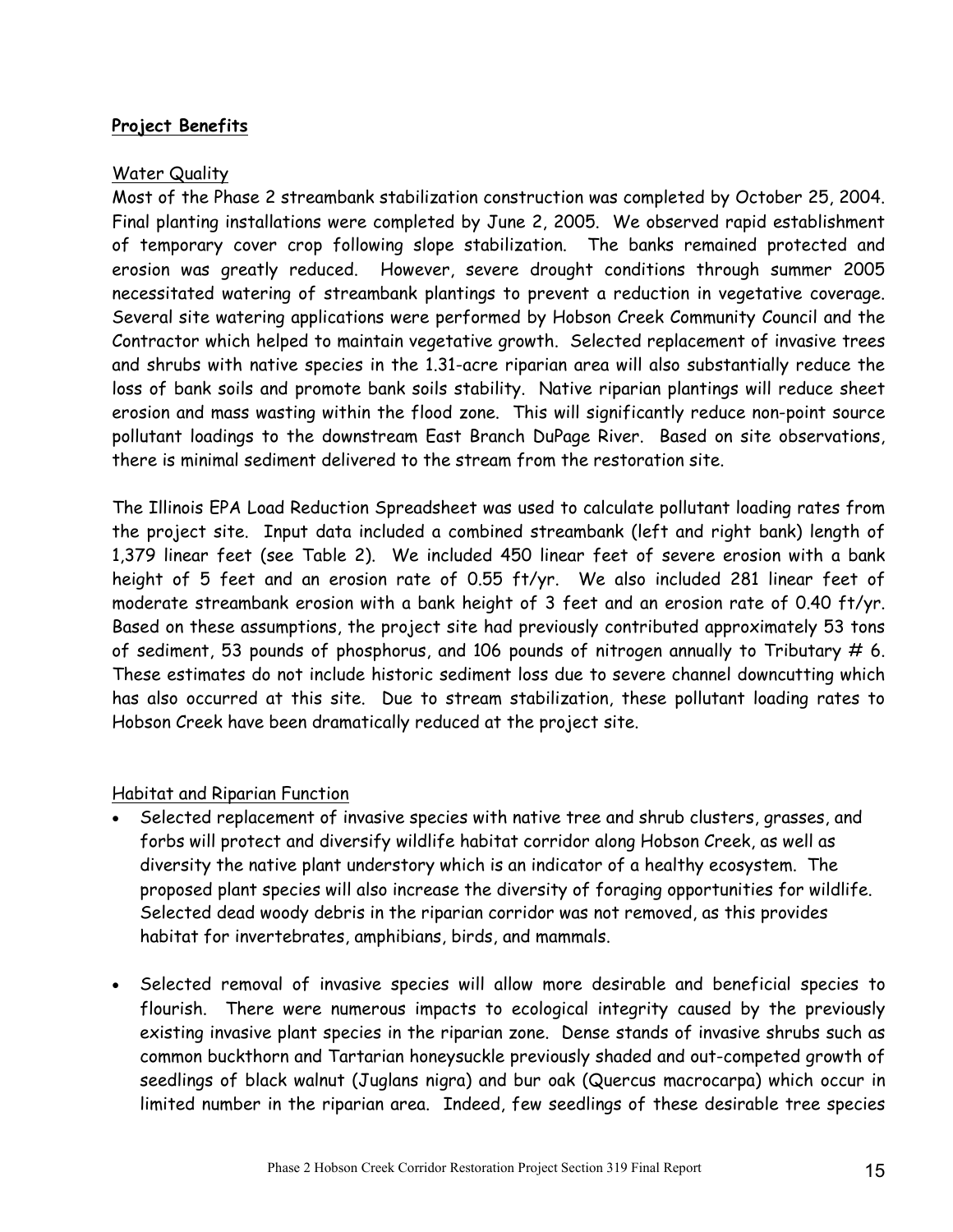were previously observed in the existing riparian area. Riparian restoration will increase sunlight penetration and increase the density of desirable tree and shrub species.

- The proposed riparian planting restoration will enhance the function of interception of rainfall. Deep-rooted trees and plants have increased absorption properties over the existing riparian species.
- The proposed density of trees, shrubs, forbs and grasses will enhance pollutant filtration and assimilation of nutrients as well as contaminated runoff discharged from surrounding upland areas, or through the project site. Native groundcover such as grasses and forbs are particularly efficient at trapping sediment in the uptake of phosphorus and nitrogen nutrients which otherwise cause pollution within the waterway. The proposed planting plan will significantly increase the abundance of groundcover species. Deep-rooted trees will increase the uptake of nitrogen from shallow groundwater, improving water quality of the stream.
- The proposed planting plan will help restore in-stream vegetative cover by encouraging partial sunlight penetration into the water column to enhance growth of shoreline forbs and grasses, as well as potentially allowing in-stream aquatic macrophytes. This will enhance the function of in-stream habitat conditions.

### Public Outreach / Education

Project Signage (per project plans) placed at strategic locations at Green Trails Drive and at Green Briar Drive are being utilized to notify motorists, pedestrians, and visitors regarding the project, funding sources, and proposed improvements and activities. The project site adjoins a walking trail and outdoor athletic facilities at Seven Bridges Park owned by the Woodridge Park District that receives thousands of visitors annually. This park is located immediately downstream of Green Trails Drive. In addition, Caddy Corner Park is located adjacent to the upstream end of the project site, along the Hobson Creek corridor. Many of these park visitors use trails and sidewalks along the Hobson Creek stream corridor which will further enhance community educational outreach from the project site.

The Hobson Creek Community Council (HCCC) Board and members have been active over the last several years in acquiring Phase 2 Section 319 Clean Water Act grant funding through the Illinois EPA and U.S. EPA, acquiring DuPage County Water Quality Improvement Program funding, completing final engineering design, obtaining regulatory permit approvals for the Phase 1 and Phase 2 project areas, educating homeowners, acquiring landowner signoffs for the proposed work in the common area, setting aside matching funds to complete portions of this project, contracting with stream consultants, and other activities. Over 20 landowners along the project site have been contacted by HCCC regarding the project for easement agreements associated with the proposed work. Additional HCCC education includes Board meetings, quarterly newsletter updates, and announcements in meetings of the Conservation Foundation.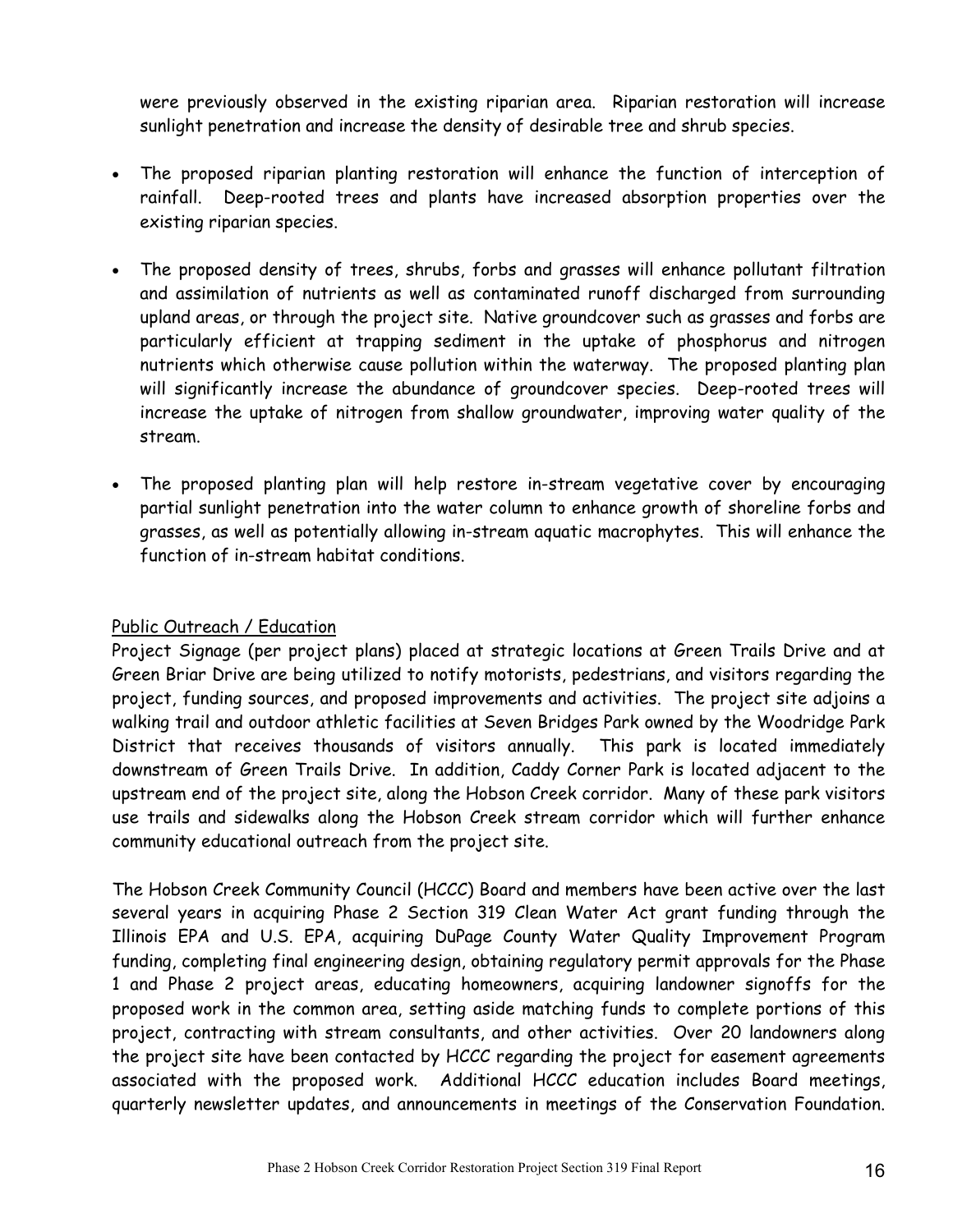According to Mr. Bob Longacre of HCCC, in part as a result of these efforts and a successful project, the residents of HCCC have been pleased with the project results to date.

A project description was presented and a site tour conducted in September 2005 for the River Restoration Principles and Practices Conference sponsored by IL-IN Sea Grant and hosted at Illinois Institute of Technology. Ted Gray served as the presenter and tour guide.

Various newsletter, newspaper and periodical articles have been published regarding the Hobson Creek Corridor Restoration Project. The Conservation Foundation newsletter Watershed Currents published a project article in 2003, Vol. 2, Issue 2. Three newspaper articles have been published regarding the project. Meg Dedolph published "Homeowners Work to Restore Creek" in The Naperville Sun in mid-November, 2003. A letter to the editor of the Naperville Sun was published in response to the newspaper article was submitted by the Commissioner of the Forest Preserve District of DuPage County, entitled "Hobson Creek Restoration Lifts Quality of Life." One pre-construction newspaper article was published in the Daily Herald, Section 1. This newspaper article was entitled "Your Actions May Be Key to Water Quality, County Says." One professional publicist published three professional journal articles featuring the Hobson Creek Corridor Restoration Project. An article entitled "Hobson Creek Restoration Project" was published in the November / December 2004 Land & Water Magazine by Greg Northcutt including interviews with Ted Gray. An article entitled "Stable Streams" was published by Mr. Northcutt in December 2004 Civil Engineering News Magazine. November 2004. An article titled "Stabilizing an Urban Streambank" was published by Mr. Northcutt in the November, 2004 Landscape Architect and Specifier News.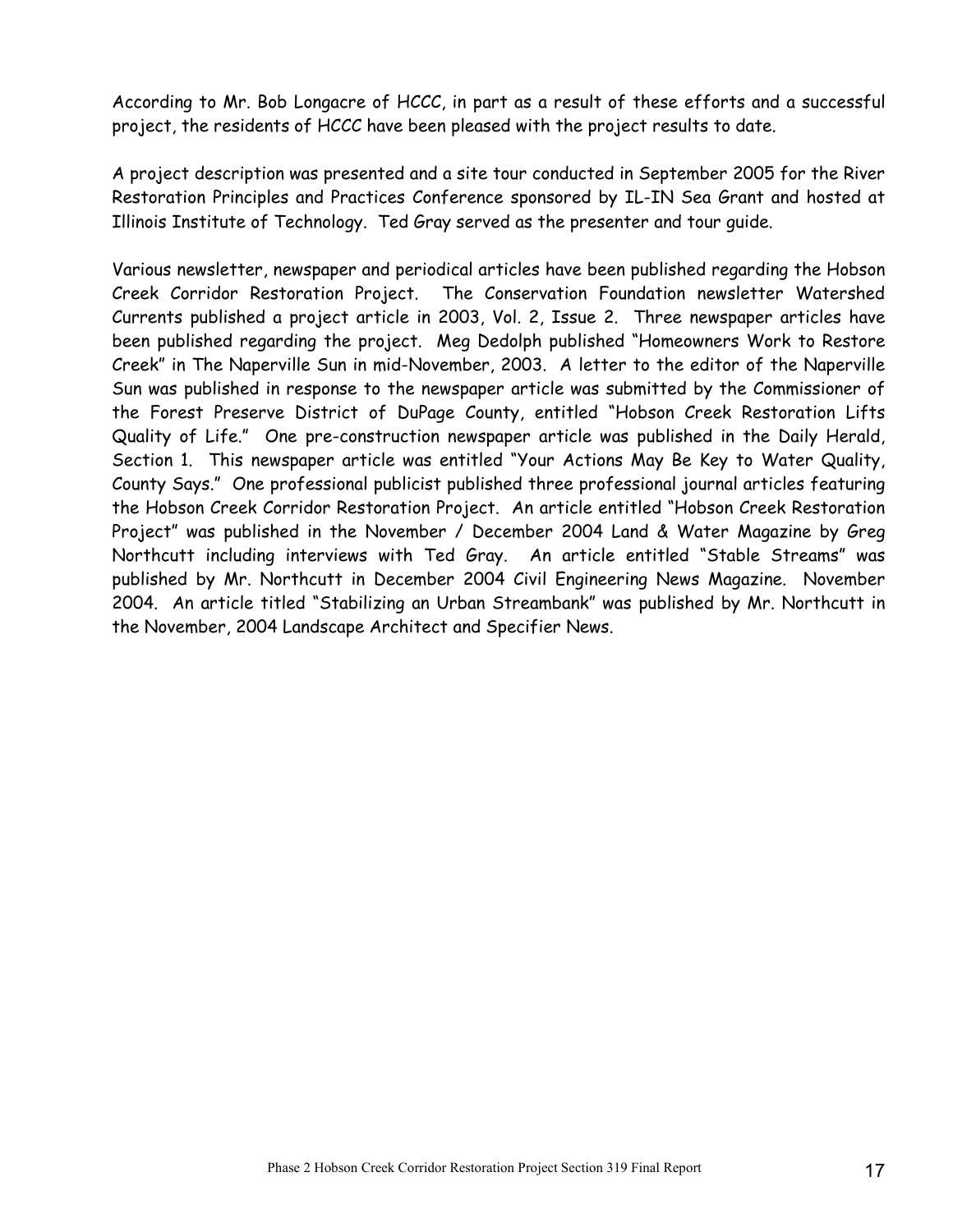ATTACHMENT 1: PROJECT PHOTOS